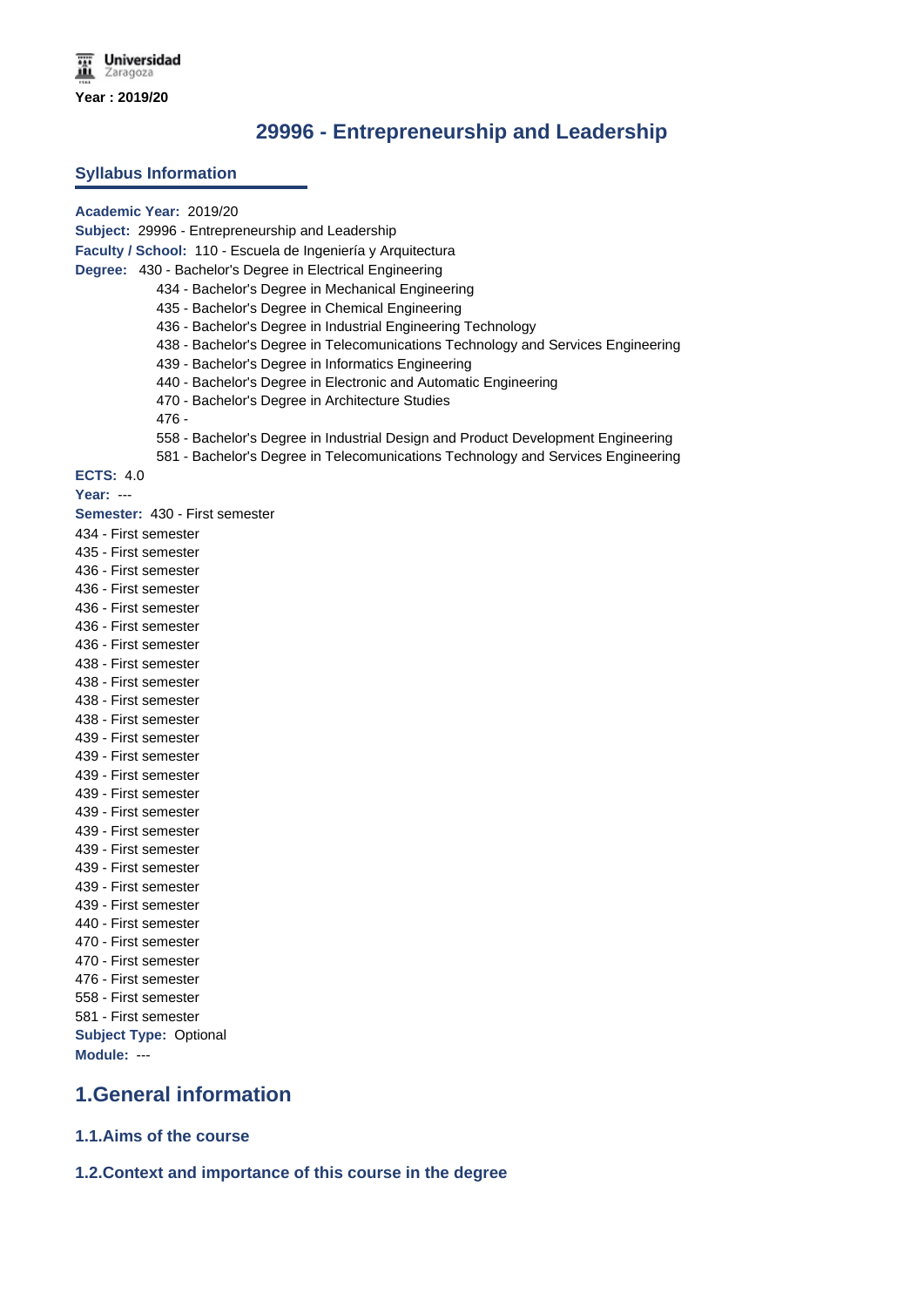### **1.3.Recommendations to take this course**

## **2.Learning goals**

- **2.1.Competences**
- **2.2.Learning goals**
- **2.3.Importance of learning goals**

# **3.Assessment (1st and 2nd call)**

### **3.1.Assessment tasks (description of tasks, marking system and assessment criteria)**

## **4.Methodology, learning tasks, syllabus and resources**

### **4.1.Methodological overview**

The methodology followed in this course is oriented towards the achievement of the learning objectives. A wide range of teaching and learning tasks are implemented, such as:

- 1. Lectures on starting a business.
- 2. Case studies on entrepreneurship.
- 3. Group dynamics of motivation, negotiation, and communication.
- 4. Individual tutorials.
- 5. Other activities: projection of videos about entrepreneurs, conferences of entrepreneurs and visits to entrepreneur centers.

### **4.2.Learning tasks**

This course includes the following learning tasks:

- **Lectures** (20 hours, approximately): The goal is that students know the necessary steps to create a company and to lead a group.
- **Case studies** and Group dynamics (20 hours, approximately) on entrepreneurship and leadership. The case studies are integrated with lectures to offer a practical vision of the course. Working and discussion groups on the topics covered in class.
- **Development and preparation of essays** and group dynamics (46 hours, approximately). Content and materials presented will be evaluated as well as the language used and the capacity to summarize the topic.
- **Autonomous work and study** (10 hours, approximately)
- **Tutorials**. (4 hours, approximately). These tutorials will take place individually.

### **4.3.Syllabus**

The course will address the following topics:

- Topic 1: The entrepreneur
- Topic 2: Making a business plan Business Model Canvas
- Topic 3: Legal forms of enterprises. The steps required to start a business.
- Topic 4: Sources of financing available to new companies
- Topic 5: Other forms of access to the entrepreneurship
- Topic 6: Importance of Leadership in Organizations
- Topic 7: What do the leaders do?
- Topic 8: Discover your leadership
- Topic 9: Learn to lead changes

### **4.4.Course planning and calendar**

Lectures with case studies: 3 hours a week.

Five group dynamics of 2 hours each.

The presentation of the essays will be at the end of each topic.